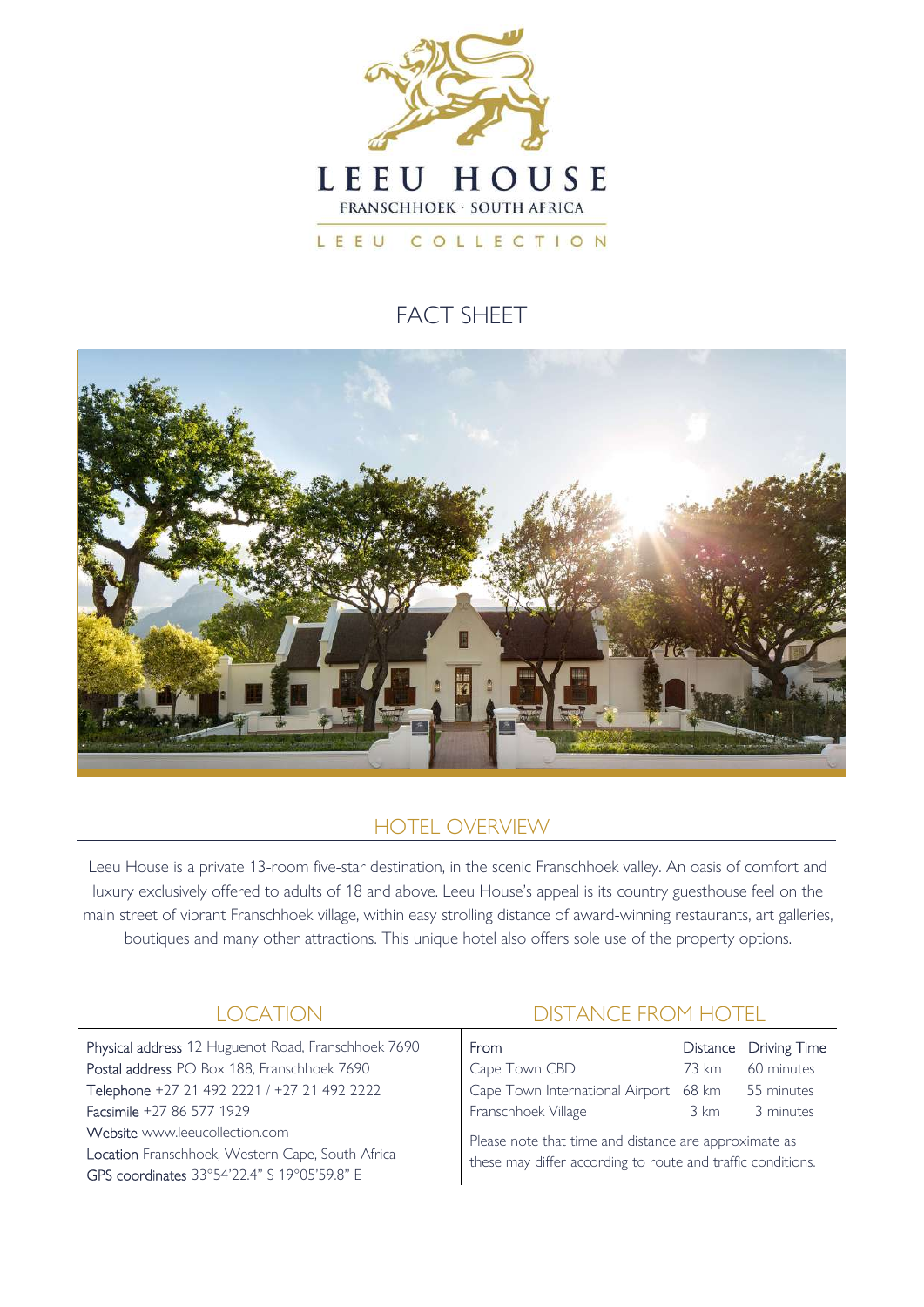### CLIMATE

Franschhoek enjoys a mild Mediterranean climate characterised by warm summers (average temperatures range from 15°C to 30°C/60°F to 85°F) and cool winters with some rainfall (average temperatures range from 8°C to 19°C/48°F to 66°F). It is the perfect destination for 'swallows', as summer falls during the northern hemisphere's winter. WHAT TO PACK Layering is the way to go as weather can turn from warm in the day to cold at night in both summer and winter. Summer: A swimsuit is essential, along with a sun hat, sunscreen, sunglasses and cool, light clothing. Light jackets or sweaters are recommended for the evenings. Winter: Daytime clothing can be lighter but evenings require woollens.

#### ROOMS

| <b>CATEGORIES</b>    | <b>Size</b>  | No of |
|----------------------|--------------|-------|
|                      | $(m^2/ft^2)$ | rooms |
| Classic              | 32/344       |       |
| Deluxe               | 43/462       |       |
| Classic with Terrace | 53/570       |       |
| Deluxe with Terrace  | 65/699       |       |

The stylish interiors are a contemporary take on Franschhoek's traditional Cape Dutch heritage. The seamlessly integrated finishes are neutral, calm and multi-textured. Leeu House also showcases a number of important contemporary artworks and sculptures from various countries.

The 13 individually styled rooms are luxuriously appointed. With two opening onto their own private gardens, while two others have intimate terrace courtyards.

| Nespresso coffee machine and in-room tea facilities               |
|-------------------------------------------------------------------|
|                                                                   |
|                                                                   |
|                                                                   |
| Valet parking/secure limited parking area with secure             |
|                                                                   |
| Scheduled shuttle service between the properties                  |
| Great Heart Wine tasting at The Wine Boutique,                    |
|                                                                   |
|                                                                   |
|                                                                   |
| • Other meals • In-room dining • International phone calls • Dry- |
|                                                                   |
|                                                                   |
|                                                                   |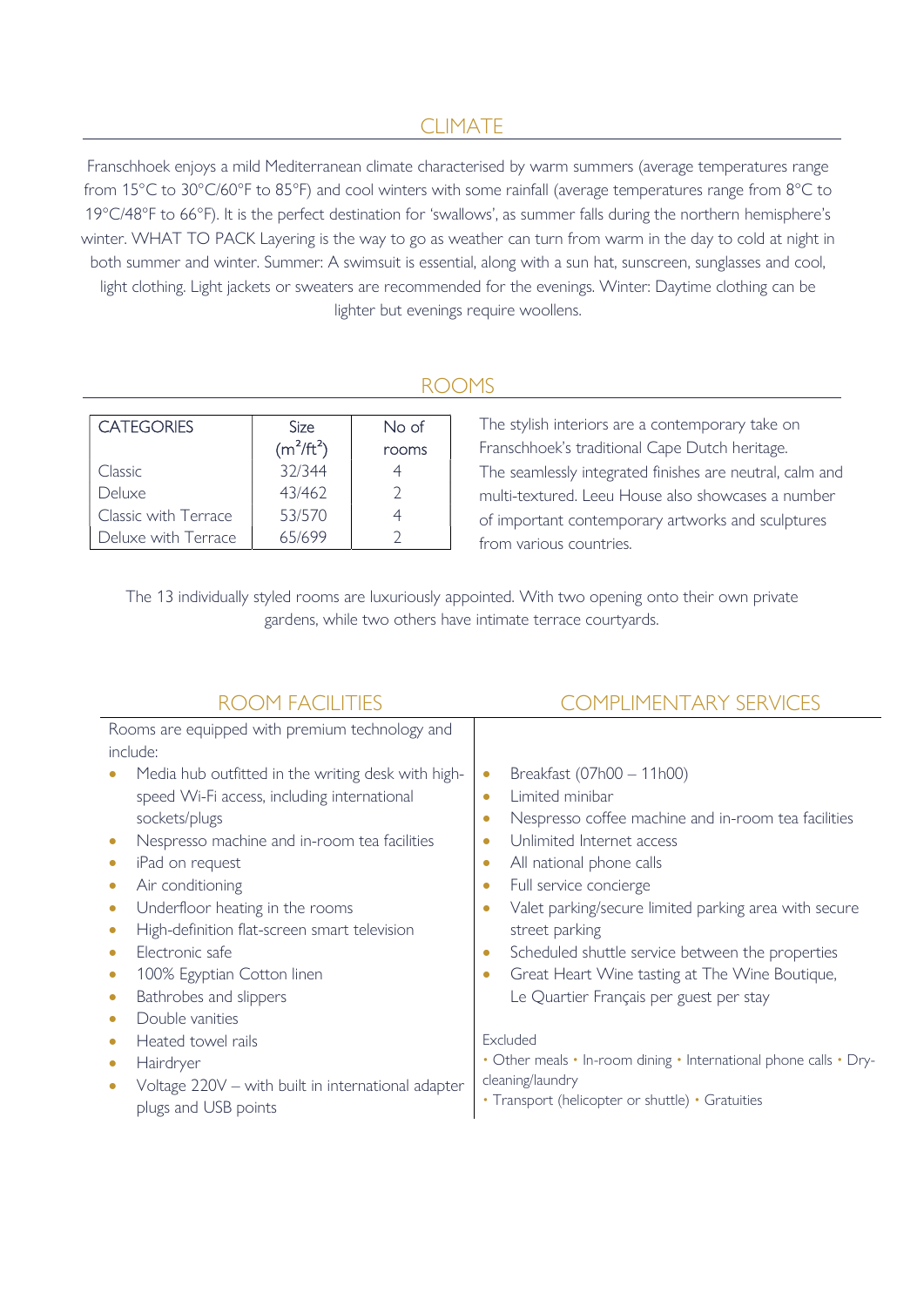

#### DINING

Leeu House offers a delicious menu available only to resident guests. Breakfast is served from 07h00 to 11h00. All-day dining menus (available from 12h00) feature light meals with a focus on local produce, served in The Conservatory or al fresco on the terrace, seating up to 24 people.

At sister Franschhoek property – Leeu Estates, La Petite Colombe (sister property to La Colombe in Constantia), offers a world-class dining experience synonymous with this world renowned collective. Multiple award-winning chef Darren Badenhorst pilots Le chêne in the Manor House, serving French-inspired dishes.

At Le Quartier Français, Protégé, recognises talented young chefs and provides them with an opportunity to put themselves on the map. The restaurant is also guided by Scot, offers an experience that the locals can call "home". The fresh, seasonal menu is based on an à la carte offering where guests are free to select as many or as few courses as they desire.

Epice is another venture from the La Colombe team. Serving an array of delectably curated dishes, the fine-dining restaurant features a flavour-packed menu inspired by the team's culinary expedition to India, as well as memories of travels through Spain, Japan, Mexico, Denmark and the US.

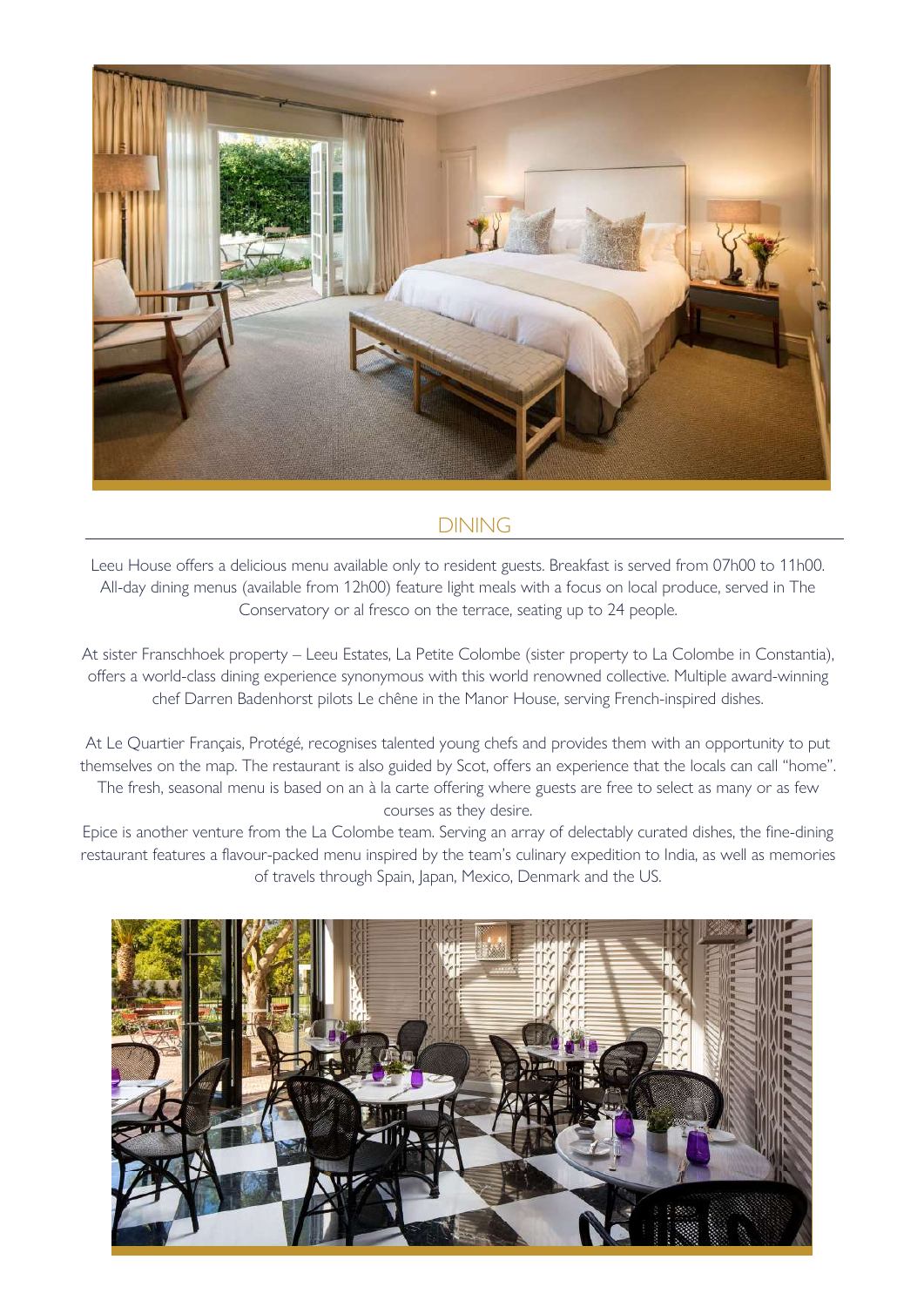#### **LOUNGE**

The Lounge, with views of the garden and oak trees, comfortable seating and a wood-burning fireplace, is where guests can mingle and relax.



## LEISURE FACILITIES

- Serene and secluded beautifully landscaped gardens with strategically placed sculptures, including iconic figures Gandhi and Mandela
- A 15-metre (49-foot) swimming pool with a shaded terrace and mountain views
- Leeu Spa by Healing Earth on Leeu Estates
- The Great Heart Wine Boutique at Le Quartier Français
- Mullineux and Leeu Family Wines, The Wine Studio on Leeu Estates
- Nature trails (river, mountain and vineyard) at Leeu Estates
- Everard Read Leeu Estates on Leeu Estates and Everard Read Franschhoek at Le Quartier Français

### FRANSCHHOEK

The breathtakingly beautiful Franschhoek valley is renowned as one of the world's great food and wine destinations. Settled by the French Huguenots in 1688, it has retained its Gallic charm and character. At the heart of the valley is the romantic village of Franschhoek.

Within easy driving distance from Franschhoek, one can enjoy the pristine beaches of the Cape, play a round of golf or experience some of the best land-based whale watching in Hermanus.